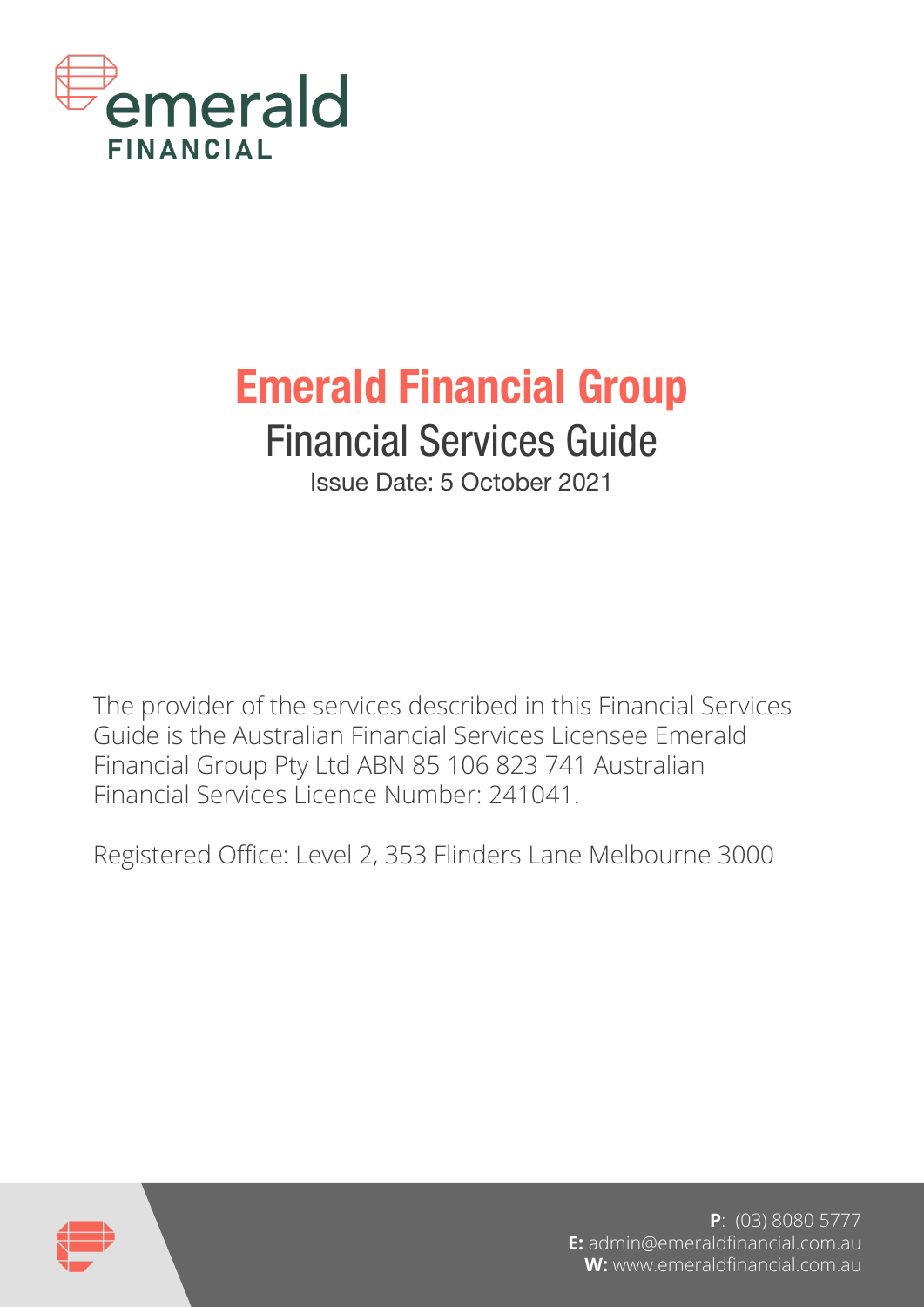## WHAT IS A FINANCIAL SERVICES GUIDE?

This Financial Services Guide (FSG) is designed to:

- Help you decide whether to use any of our financial services;
- Inform you about the remuneration and benefits received by us or any related person; and
- Inform you about how we handle complaints.

If we make a recommendation for you to acquire a particular financial product or offer to arrange the issue of a financial product to you, where applicable we will also provide you with a Product Disclosure Statement (PDS), Product Information Statement (PIS), or a Prospectus. These documents contain information about the particular financial product to assist you in making an informed decision about that product.

## WHO ARE WE?

Emerald Financial Group Pty Ltd and its Representatives (sometimes referred to as "The Licensee", "Emerald", "we", "us" or "our" throughout this FSG) provide the financial services set out in this Guide.

Emerald Portfolio, Emerald Equities Australia, Emerald Equities Research and Emerald Direct are all registered business names of Emerald Financial Group Pty Ltd and are covered by this FSG.

Our representatives include employees, consultants or directors of Emerald or our related companies TradersCircle Pty Ltd a Corporate Authorised Representative of Emerald (Authorised Number 303987; ABN 65 120 660 497) and Principal Investor Relations Pty Ltd (ABN: 51 633 750 928).

Emerald Financial Group has authorised the distribution of this FSG.

Please be aware that your telephone calls may be recorded for training and compliance purposes. Please tell us if you do not wish for your call to be recorded.

## WHAT FINANCIAL SERVICES AND PRODUCTS DO WE OFFER?

We are authorised to provide advice on and deal in securities, derivatives (such as options) and deposit products. This means we can provide you with:

- Advice on securities, options and deposit products; and
- Assistance in arranging execution of security and option trades.

Other services we provide include:

- Education courses
- Subscription services

Any advice we provide is general only. This means that any advice is prepared without taking into account your objectives, financial situation or needs, and you should consider the appropriateness of the advice before acting on it. If the information relates to the acquisition of a particular financial product, where applicable you should obtain a copy of and consider the PDS, PIS or Prospectus for that product, before making any decisions in relation to it. If trading equity products, you should conduct your own research, before making any decision.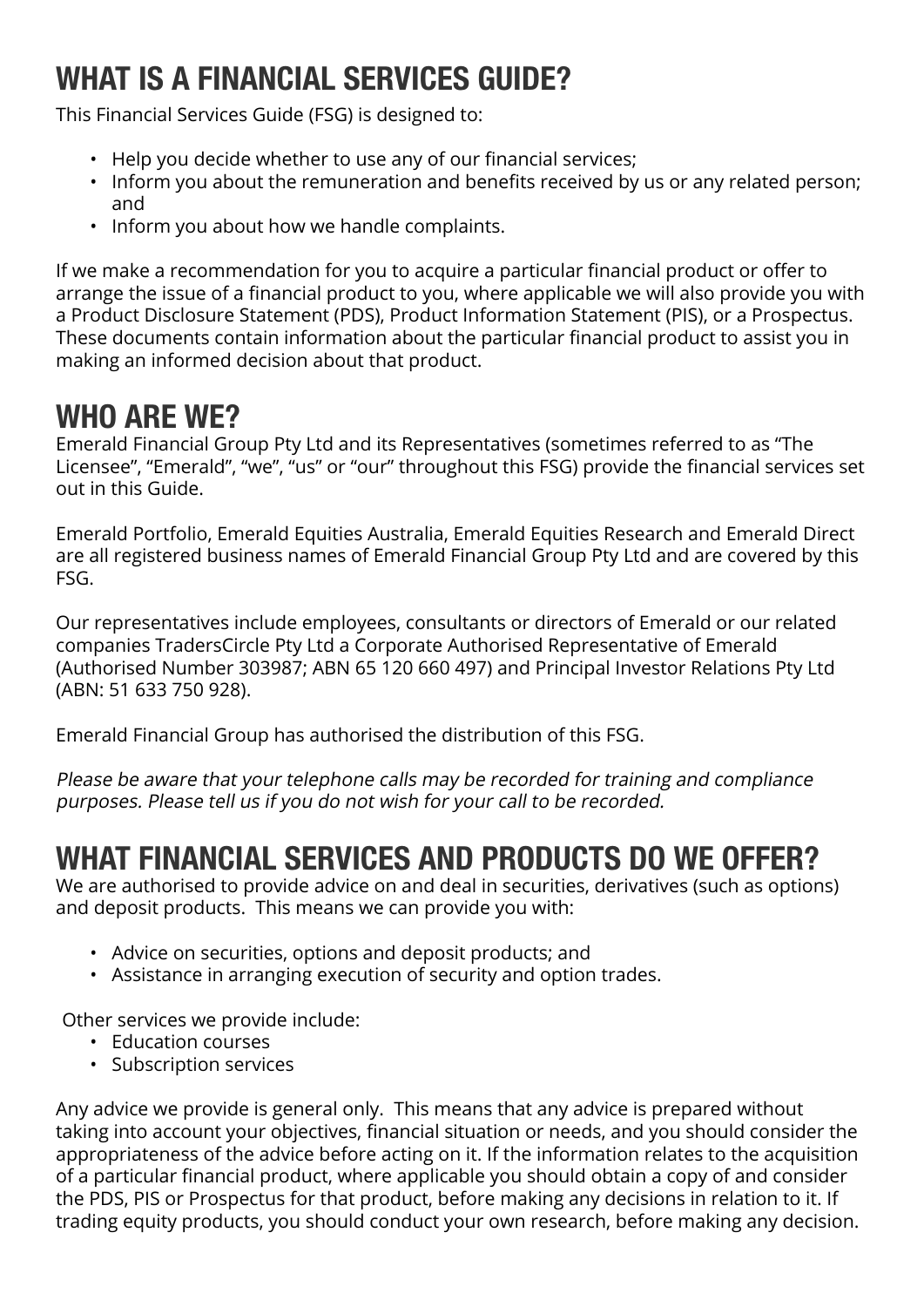When we provide these services, we are acting on behalf of Emerald, who is acting on its own behalf. It does not act on behalf of any other product provider.

We provide our clients with 2 choices of trading accounts:

## **Phillip Capital trading account**

Phillip Capital Limited (PhillipCapital) (ABN 14 002 918 247; AFSL 246827) provides Emerald with market execution and clearing and settlement services.

For the PhillipCapital accounts any ASX listed products are listed under your own Holder Identification Number (HIN) that identifies you as a CHESS sponsored shareholder with a broker.

All your CHESS sponsored share are represented by a single HIN (provided they are held under the same account). You will also open a separate cash account which will be linked to the trading account, this is normally a Macquarie cash account.

You always have visibility and control. You can also transact US equities on this account.

#### **Interactive Brokers account**

Interactive Brokers Australia Pty Ltd (ABN 98 166 929 568; AFSL: 453554) is licensed and regulated by the Australian Securities and Investments Commission and is a participant of ASX, ASX 24 and Chi-X Australia.

Interactive Brokers is an online brokerage platform offering Australian, US-based and global trading. Interactive Brokers operates under a custodial account. At this stage we are only offering equities under this option.

## WHAT FEES AND REMUNERATIONS DO WE RECEIVE?

By using or continuing to use our services, you agree that:

- All fees and charges received by us as described in this FSG are a benefit given to us by you, in exchange for the services provided by us;
- Representatives are paid by these fees; and
- You understand, consent to, authorise and direct us to charge you in this way.

#### **(1) Transaction Fees - Phillip Capital Accounts**

If Emerald arranges for the execution of your Security or Option trade, you will receive a contract note from the Exchange member.

The contract note will indicate the fees charged by Emerald and retained by the Exchange Partipants.

The fee will be either a flat fee or a fee that is a percentage of the trade. The Participant will retain some of that fee.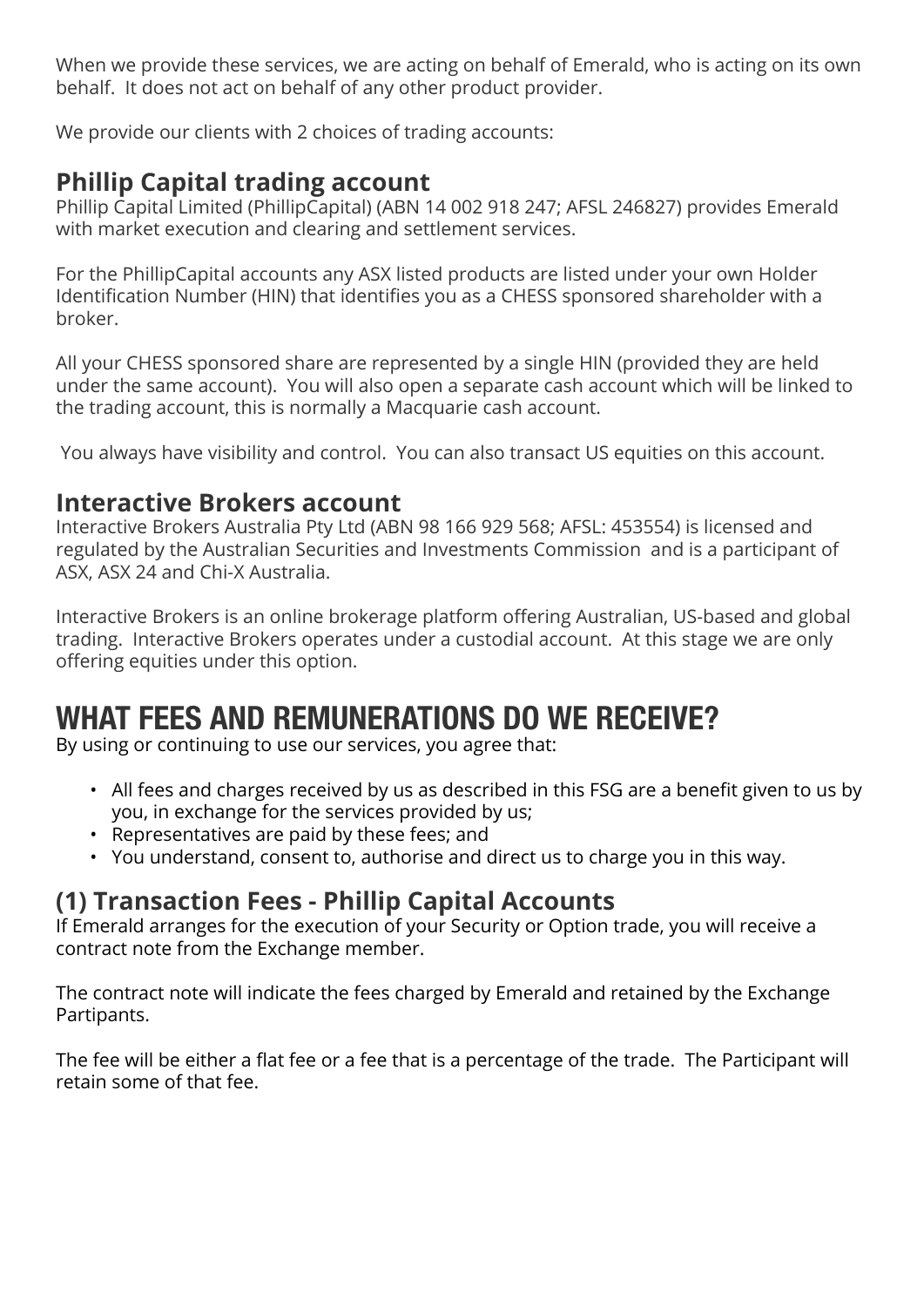|                                            | <b>Brokerage Rates (AU)</b>                   | <b>Brokerage Rates (US)</b>                    |
|--------------------------------------------|-----------------------------------------------|------------------------------------------------|
| <b>Derivative Transactions</b>             |                                               |                                                |
| <b>Full Service Rates</b>                  | Up to \$110 or 0.65%<br>(whichever is higher) | Not available                                  |
| <b>Online Rates</b>                        | Up to \$45 or 0.35%<br>(whichever is higher)  | Not available                                  |
| <b>Equities &amp; Warrant Transactions</b> |                                               |                                                |
| <b>Full Service Rates</b>                  | Up to \$110 or 0.2%<br>(whichever is higher)  | Up to USD\$50 or 0.2%<br>(whichever is higher) |
| <b>Online Rates</b>                        | Up to \$45 or 0.12%<br>(whichever is higher)  | Up to USD\$35 or 0.2%<br>(whichever is higher) |

\*Foreign exchange fees may be charged by our ASX Participant. This will be disclosed in the contract note

| <b>Portfolio Rates</b>                   |                                              |  |
|------------------------------------------|----------------------------------------------|--|
| <b>Equities and Warrant Transactions</b> |                                              |  |
| Portfolio Rates                          | Up to \$75 or 0.20%<br>(whichever is higher) |  |

Further details on fees and charges are outlined in the PDS provided.

#### **(2) Transaction Fees - Interactive Brokers**

|                         | <b>Brokerage Rates (AU)</b>                    | <b>Brokerage Rates (US)</b>                          |
|-------------------------|------------------------------------------------|------------------------------------------------------|
| Full Service - Equities | Minimum \$30 or 0.20%<br>(whichever is higher) | Minimum \$25 USD + USD                               |
| DIY - Equities          | Minimum \$6 or 0.08%<br>(whichever is higher)  | Minimum \$2 USD or 0.005c<br>per share or Maximum 1% |

\*Foreign exchange fees may be charged by our ASX Participant, these will be disclosed in the contract note.

The contract note will indicate the fees charged by The Licensee and retained by Interactive Brokers. This varies depending on the market traded. All fees and charges are outlined in the PDS provided.

For costs of trading on other global markets please review the PDS or alternatively speak to us – please note that all fees are in local currency.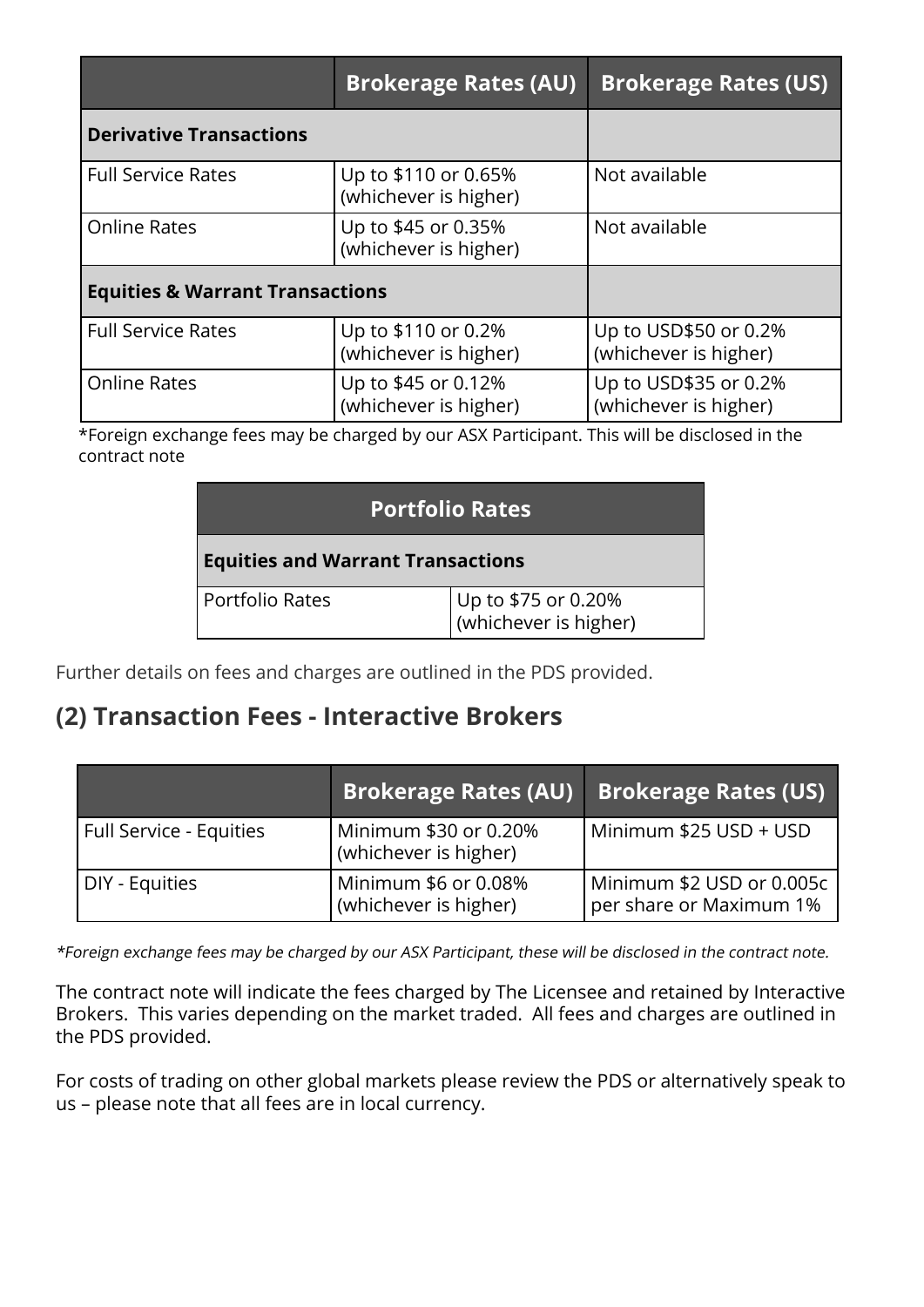### **Emerald Portfolio Management Fees**

If you invest in an Emerald Portfolio a management fee of up to 1.1% per annum (including GST) is charged based on the net asset value of your portfolio. The management fee is paid monthly or quarterly in arrears in a method agreed to at the commencement of the service e.g. directly debited from a linked Cash account, bank transfer. Please note this is discussed with you prior to investing.

#### **Exchange Traded Fund (ETF) Fees**

Where you invest in an Emerald Portfolio - ETF, the ETF's may incur a management and administration fee such as a Management Expense Ratio, these are fully outlined in the applicable Product Disclosure Statement (PDS) provided to you.

#### **Emerald Equities Subscription**

If you use Emerald Equities subscription services we will receive remuneration from the monthly subscription fees of up to \$148.50 per month, lower fees are available for upfront annual payment options. You can terminate your subscription at any time by giving Emerald 30 days' written notice – admin@emerald.com.au. The Terms of Service applicable to the Emerald Equities subscription is obtained on the website.

#### **Emerald Execution Services**

There are live data and delayed data options, monthly prices vary from \$77 for delayed data to \$121 for live data. This monthly fee will be refunded in total where 2 trades are placed per month for the delayed data option and 5 for the live option. You can terminate your charting access at any time by giving Emerald 30 days' written notice – admin@emeraldfinancial.com. au.

#### **Education Courses**

Emerald charge fees to attend one of our education courses, the fees vary. Course fees are always explained prior to enrolment.

#### **Commissions Payable - Placement of Capital Investments**

Where you subscribe to a Capital Investment and we are an adviser on the offer, we may receive commission of up to 6% of amounts subscribed in excess of \$5,000 per application and 8% in respect of amounts subscribed less than \$5,000 per application. Please note this is out of the company's own resources and not from your application money.

#### **How are Representatives Paid?**

Emerald directors and representatives are paid a salary or consultancy fees and may also receive bonuses which are calculated depending on the company's and individual's performance.

Please contact us if you would like further information on our fees and charges or remuneration and other benefits received by Emerald or our representatives. Your request, however, must be made within a reasonable time after you are given this FSG and before any financial service is provided to you.

**NOTE:** Transaction fees are exclusive of GST, all other prices are inclusive of GST unless otherwise stated



**P**: (03) 8080 5777 **E:** admin@emeraldfinancial.com.au **W:** www.emeraldfinancial.com.au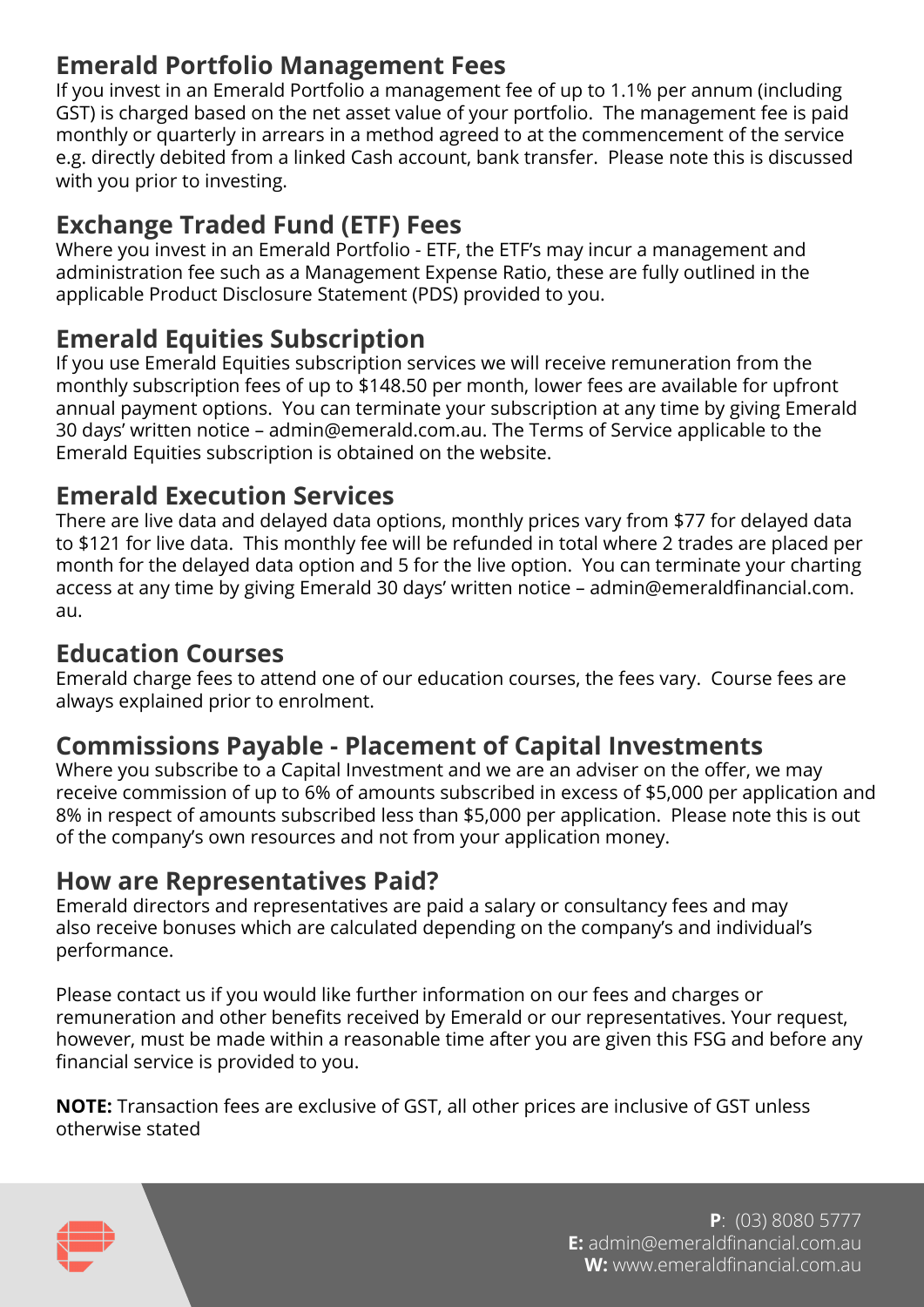## PRIVACY STATEMENT

We are committed to ensuring the confidentiality and security of your personal information.

If you do not provide some or all the personal information requested by us, we may be unable to provide you with our products or services.

We collect information about you for the following purposes;

- to assist us in providing requested products or services to you;
- to consider and assess your request for a product or service;
- to provide you with information about a product or service and invite you to marketing events;
- to protect our business and other customers from fraudulent or unlawful activity;
- to conduct our business and perform other management and administration tasks;
- to consider any concerns or complaints you may have;
- to manage any legal actions involving Emerald;
- to comply with relevant laws, regulations and other legal obligations, including the Anti-Money Laundering and Counter-Terrorism Act 2006 and Corporations Act 2001; and
- to help us improve the products and services offered to our customers, and to enhance our overall business.

We may need to disclose your personal information to;

- a related entity of Emerald;
- an agent, contractor or service provider we engage to carry out our functions and activities, such as our lawyers, accountants, trading platform providers and portfolio service providers;
- organisations involved in a transfer or sale of all or part of our assets or business;
- organisations involved in managing our payments, payment merchants and other financial institutions such as banks;
- regulatory bodies, government agencies, law enforcement bodies and courts; and
- anyone else to whom you authorise us to disclose it or as required by law.

We may disclose personal information to recipients that are located outside Australia in some circumstances. We use cloud data storage providers that operate internationally and therefore your personal information may be sent to servers that are located overseas.

It is impracticable for us to list the locations in which these servers may be located.

Our Privacy Policy (available at www.emeraldfinancial.com.au) contains information about how:

- you may access the personal information we hold about you;
- you may seek the correction of your personal information; and
- to make a privacy complaint and how we will deal with your complaint.